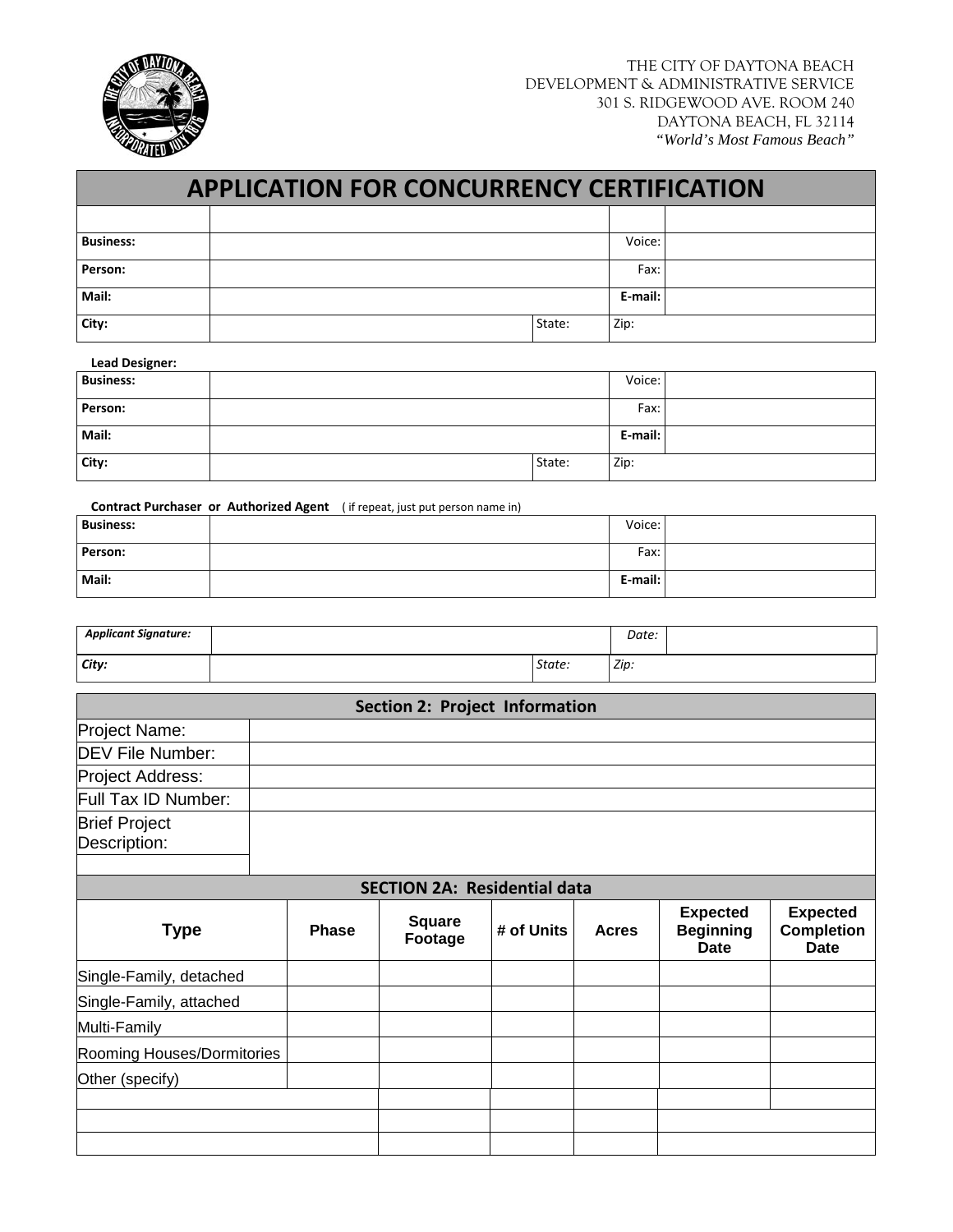

|              |                                                           |  |                                                                                                           | <b>SECTION 2B: Non-Residential data</b>                 |                      |                               |                                          |                                                                                          |                                                     |  |
|--------------|-----------------------------------------------------------|--|-----------------------------------------------------------------------------------------------------------|---------------------------------------------------------|----------------------|-------------------------------|------------------------------------------|------------------------------------------------------------------------------------------|-----------------------------------------------------|--|
|              | Type(s)                                                   |  | <b>Phase</b>                                                                                              | <b>Square</b><br>Footage                                | # of<br><b>Units</b> | <b>Acres</b>                  | <b>Expected</b><br><b>Beginning Date</b> |                                                                                          | <b>Expected</b><br><b>Completion</b><br><b>Date</b> |  |
| specify      |                                                           |  |                                                                                                           |                                                         |                      |                               |                                          |                                                                                          |                                                     |  |
|              |                                                           |  |                                                                                                           |                                                         |                      |                               |                                          |                                                                                          |                                                     |  |
|              |                                                           |  |                                                                                                           |                                                         |                      |                               |                                          |                                                                                          |                                                     |  |
|              |                                                           |  |                                                                                                           |                                                         |                      |                               |                                          |                                                                                          |                                                     |  |
|              |                                                           |  |                                                                                                           |                                                         |                      |                               |                                          |                                                                                          |                                                     |  |
|              |                                                           |  |                                                                                                           |                                                         |                      |                               |                                          |                                                                                          |                                                     |  |
|              |                                                           |  |                                                                                                           | <b>EXISTING STRUCTURE INFORMATION</b>                   |                      |                               |                                          |                                                                                          |                                                     |  |
|              | <b>Planned Demo</b><br>Type(s)<br>(yes/no)                |  |                                                                                                           | <b>Square</b><br>Footage                                | # of<br><b>Units</b> | <b>Acres</b>                  |                                          | <b>Expected</b><br><b>Expected</b><br><b>Completion</b><br><b>Beginning Date</b><br>Date |                                                     |  |
| specify      |                                                           |  |                                                                                                           |                                                         |                      |                               |                                          |                                                                                          |                                                     |  |
|              |                                                           |  |                                                                                                           |                                                         |                      |                               |                                          |                                                                                          |                                                     |  |
|              |                                                           |  |                                                                                                           |                                                         |                      |                               |                                          |                                                                                          |                                                     |  |
|              |                                                           |  |                                                                                                           |                                                         |                      |                               |                                          |                                                                                          |                                                     |  |
|              |                                                           |  |                                                                                                           |                                                         |                      |                               |                                          |                                                                                          |                                                     |  |
|              |                                                           |  |                                                                                                           |                                                         |                      |                               |                                          |                                                                                          |                                                     |  |
|              |                                                           |  |                                                                                                           | <b>Section 3: Concurrency Information</b>               |                      |                               |                                          |                                                                                          |                                                     |  |
|              |                                                           |  |                                                                                                           | <b>Water, Sewer, Solid Waste</b>                        |                      |                               |                                          |                                                                                          |                                                     |  |
| <b>Phase</b> | <b>Use: Residential Units or</b><br><b>Square Footage</b> |  |                                                                                                           | <b>Water</b><br><b>Unit of Measure</b><br><b>Impact</b> |                      | <b>Sewer</b><br><b>Impact</b> |                                          | <b>Solid Waste Impact</b>                                                                |                                                     |  |
|              |                                                           |  |                                                                                                           |                                                         |                      |                               |                                          |                                                                                          |                                                     |  |
|              |                                                           |  |                                                                                                           |                                                         |                      |                               |                                          |                                                                                          |                                                     |  |
|              |                                                           |  |                                                                                                           |                                                         |                      |                               |                                          |                                                                                          |                                                     |  |
|              |                                                           |  |                                                                                                           |                                                         |                      |                               |                                          |                                                                                          |                                                     |  |
|              |                                                           |  |                                                                                                           |                                                         |                      |                               |                                          |                                                                                          |                                                     |  |
|              |                                                           |  |                                                                                                           |                                                         | Total:               |                               |                                          |                                                                                          |                                                     |  |
|              |                                                           |  |                                                                                                           | <b>Stormwater</b>                                       |                      |                               |                                          |                                                                                          |                                                     |  |
|              |                                                           |  | Submit complete stormwater management plan for water quality and quantity review as part of the Technical |                                                         |                      |                               |                                          |                                                                                          |                                                     |  |
|              |                                                           |  | Review Committee Application. Do not submit the plan as part of this application.                         |                                                         |                      |                               |                                          |                                                                                          |                                                     |  |
|              |                                                           |  |                                                                                                           |                                                         |                      |                               |                                          |                                                                                          |                                                     |  |
|              |                                                           |  |                                                                                                           |                                                         |                      |                               |                                          |                                                                                          |                                                     |  |
|              |                                                           |  |                                                                                                           |                                                         |                      |                               |                                          |                                                                                          |                                                     |  |
|              |                                                           |  |                                                                                                           |                                                         |                      |                               |                                          |                                                                                          |                                                     |  |
| <b>Phase</b> |                                                           |  | <b>Use: Residential Units</b>                                                                             | <b>Recreation</b>                                       |                      |                               |                                          |                                                                                          | Multiplier (UnitsX2.06X.0035): Recreational Impact  |  |
|              |                                                           |  |                                                                                                           |                                                         |                      |                               |                                          |                                                                                          |                                                     |  |
|              |                                                           |  |                                                                                                           |                                                         |                      |                               |                                          |                                                                                          |                                                     |  |
|              |                                                           |  |                                                                                                           |                                                         |                      |                               |                                          |                                                                                          |                                                     |  |